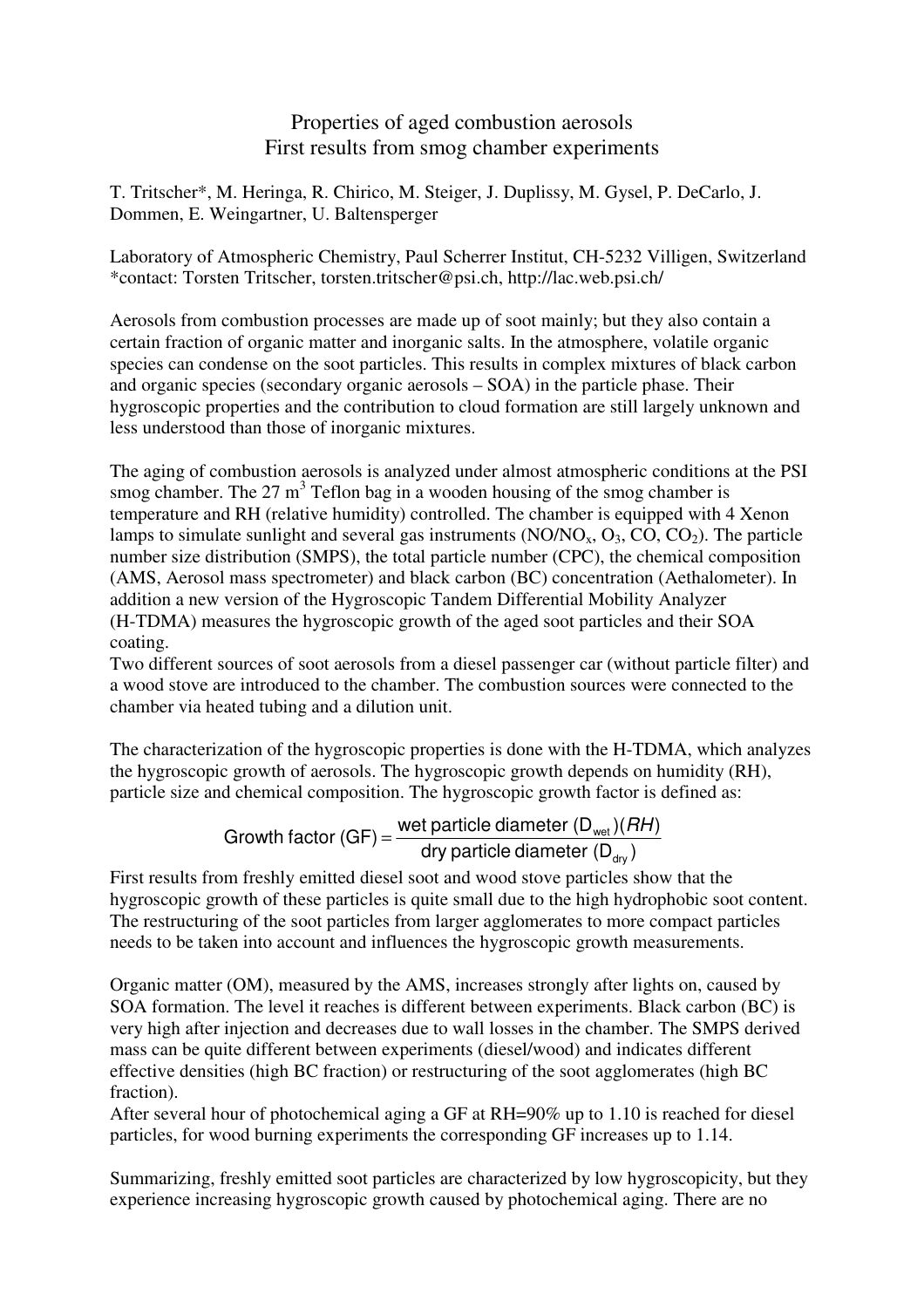significant differences between GF of wood and diesel emissions so far. A constant GF is not yet reached after 6-7 hours of aging. The size dependence is not clear in all experiments; smaller particles tend to show a faster increase in GF, due to a higher SOA uptake. Restructuring of the soot particles is found to be relatively small: a GF of ~0.98 is measured after the particles experience high RH and were subsequently dried. The comparison of SMPS derived mass and OM plus BC mass shows significant discrepancies, which is due to the fact that the particles are not spherical.

Further experiments will prove the consistency of these results and help characterize atmospheric aging processes of the combustion particles in terms of a change in size, hygroscopicity and volatility.

## Acknowledgements

The project is supported by the CCES Competence Center Environment and Sustainability, Impact of Biomass Burning Aerosol on Air Quality and Climate (IMBALANCE) and CCEM Competence Center Energy and Mobility, NEADS (Next Generation Exhaust Aftertreatment for Diesel Propulsion Systems).